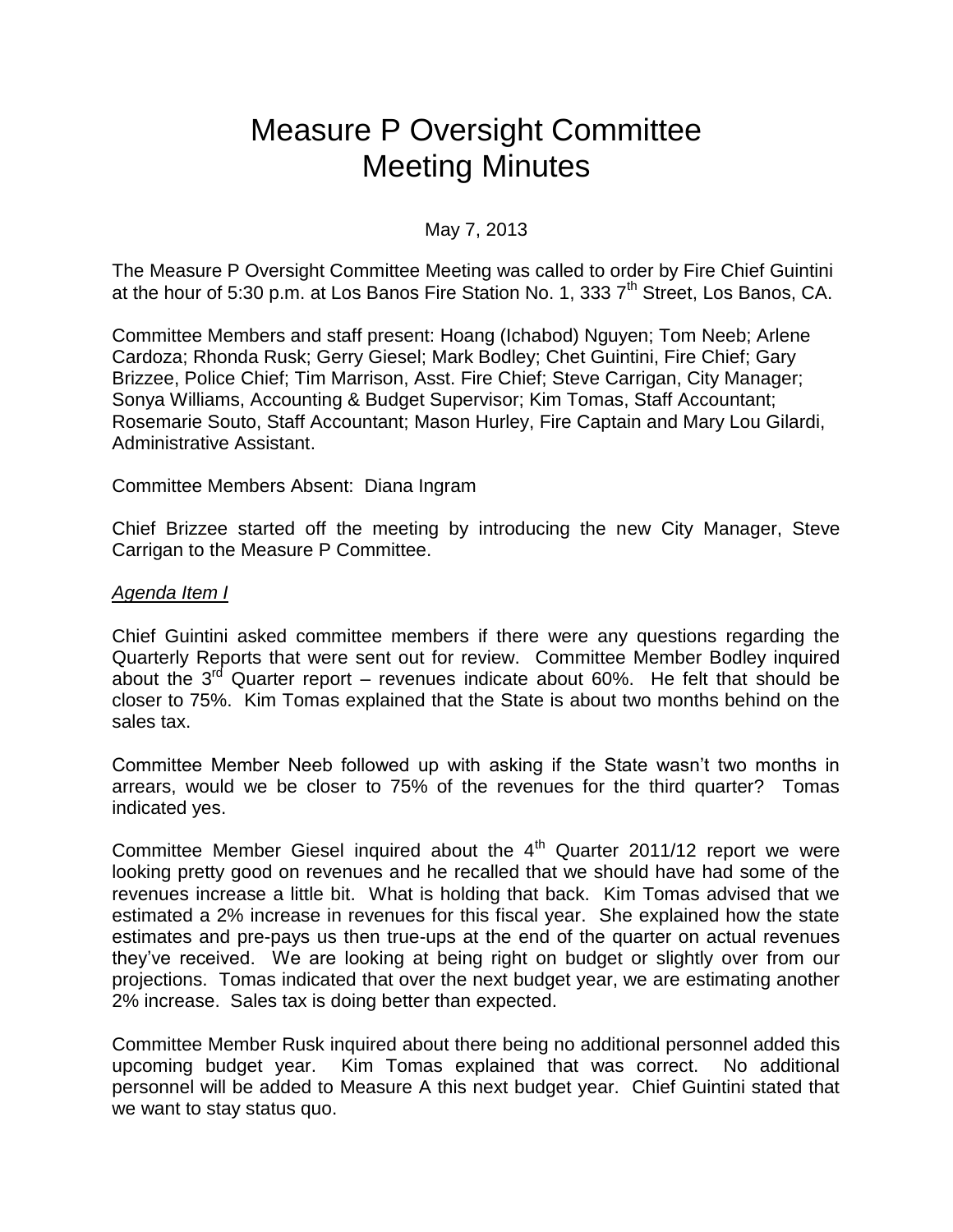Chief Guintini stated that we printed out the  $4<sup>th</sup>$  Quarter reports all the way back to 2006/07 so that the Committee could review. Handouts were given to committee members. As you can see in 2010/2011, we had a 120% increase in the sales tax. . . any guess on why that happened? It's when Lowe's closed the doors and liquidated their entire inventory. If there are no further questions on the quarterly reports, we will need a motion.

It was moved by Mark Bodley, seconded by Arlene Cardoza to approve the 11/12 4<sup>th</sup> Quarter Measure P Report; 12/13 1<sup>st</sup>, 2<sup>nd</sup> and 3<sup>rd</sup> Quarter Measure P Reports as submitted by staff. Motion carried unanimously.

## *Agenda Item II*

Chief Brizzee gave a power point presentation on Measure P/ Measure A as well as the General Fund balances. Chief Brizzee reviewed the General Fund balances from 2010- 11 all the way to the project balances for 2013-14, explaining why our ending balance falls short for 2013-14.

Brizzee reviewed the estimated numbers for revenues and expenditures for 2012/13 and 2013/14. He explained why the expenditures were higher for 2013/14 because that included the cost for the two vacant positions that he is hoping will be filled by that year and possibly a small percentage of the city employees' give-backs being returned to them.

There was discussion throughout the presentation regarding the give-backs that all the City employees had given since April 2010. Finance personnel advised that in order to help the budget situation and avoid lay-offs, miscellaneous employees gave back 10 ½% in give backs while public safety employees gave back 11 ½%. All step increases and salaries have been frozen since 2010 with no cost of living increases as well. The salary range remained the same; employee's give-backs covered the cost of some of their benefits which the City had been covering, i.e. Employee portion of PERS 8 ½% (Misc) & 9 ½% (Public Safety) and medical insurance at 2 ½%.

There are some issues that we need to discuss in regard to the extension of Measure A. We've hired Lew Edwards Group to start that process. They will be conducting a survey; however, you will not be called because you have been removed from any list since you serve on the Measure P Committee.

Our new City Manager is a former Economic Development Director for the City of Stockton. He has done work in Lathrop and Tracy, so he's got a wealth of information and knowledge when it comes to economic development. Steve Carrigan mentioned that he will be meeting with Michael/Marion Santos of Santos Ford this week. He wants to see what they are projecting over the next few years since they did shut down their Firebaugh location, if they'll share that with us. Carrigan wants to partner with Santos to see about getting some of the other dealerships to come back to Los Banos. We're also going to track down the Lowe's folks to see what their plan is for their vacant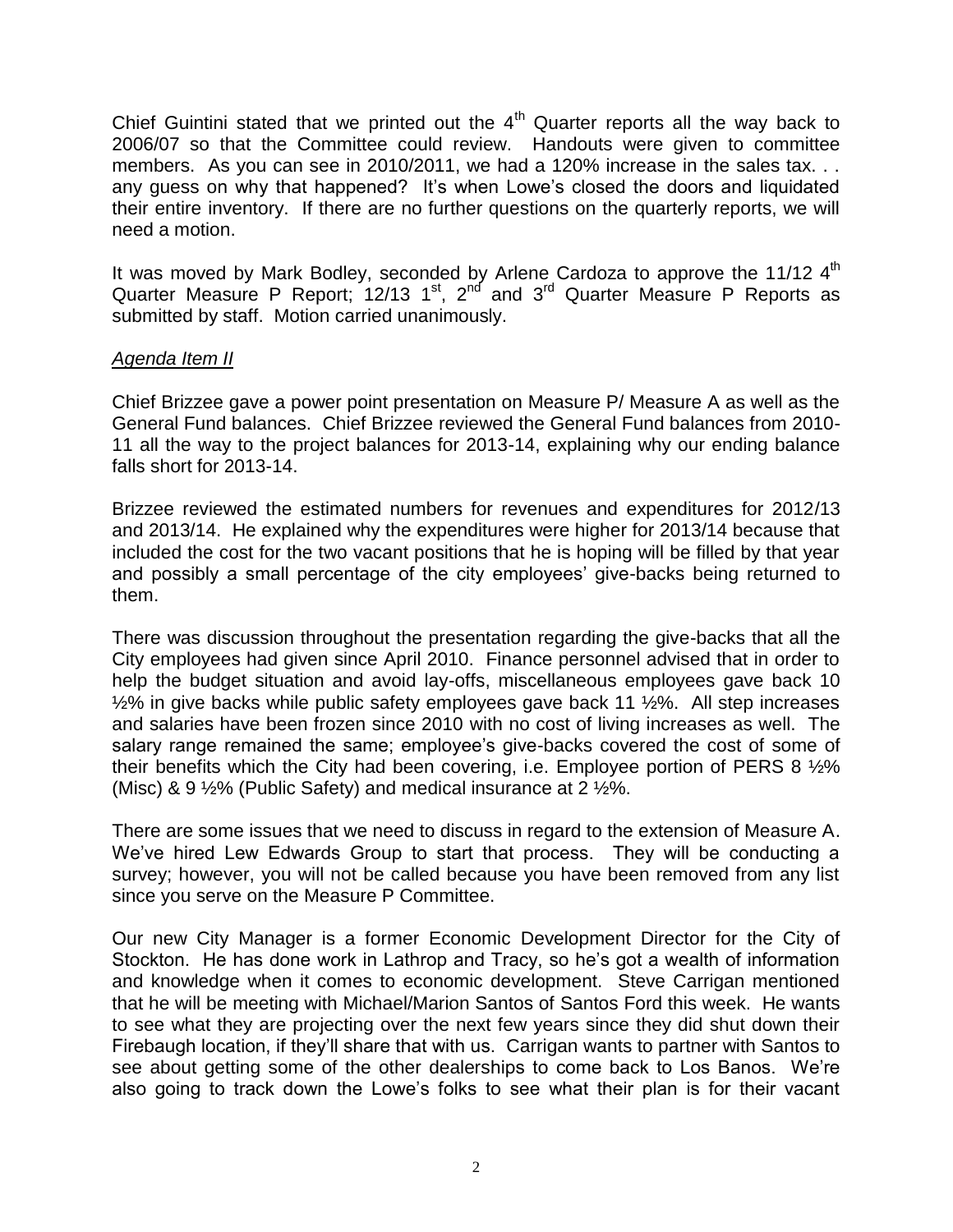building. . . any chance of re-opening, etc. He believes that things are getting better from what he sees and hears. Anderson came in the other day and said they wanted to develop some lots. If we can get the housing going, things will get better.

Chief Guintini added that there are a few other things going on right now. The new Dollar General and AM/PM Arco will be opening soon. Santos Ford coming back into town, and with the projections that they listed in the newspaper, \$15 to \$18 Million in sales, that should increase our revenues. Wal-Mart is also expanding into a super center. Sales tax doesn't only help the general fund, it also increases the Measure P with the 1/2 cent sales tax.

Committee Members asked about the increase in Measure A for the next fiscal year as well as the 2% drop in revenues for 2013/14 in the general fund. Finance explained that the increase depends on the benefit package for those employees in those funds. It was also mentioned that the salaries under the Measure A funding are those of two Captains. Sonya also explained why revenues were higher for 12/13 with the "true-up" from the sales tax. Finance explained that there has been an increase in property tax, but they continue to be conservative with 1% increases on their estimates. After Sonya's explanation of revenues, Chief Brizzee reviewed slide 6 again of his presentation which shows the General Fund Revenues from 2006/07 to current. He pointed out that the revenues have been in the high \$9.8 million since 2010/11. The reason last year jumped up so high, once again, was because of the true-up from the sales tax. The estimate for 2013/14 is in the range that it had been for the past 3 years.

Committee Members asked if staff could explain what "true up" actually means. Sonya stated that basically what happens is that sales tax revenue is all done by the Board of Equalization, and they base it on estimates from previous quarters or months. Not every single vendor will pay at the same time. . . some pay monthly, some pay quarterly or even annually. Then the vendors have an opportunity to adjust it in case they took more sales tax in. In some cases, they've charged it to the wrong person, so it could've been the City of Dos Palos and not Los Banos. And so the Board of Equalization spends time going back and essentially auditing so they do a "true up" every couple of years. Committee Member Bodley stated that the "true up" is actually a reconciliation. Sonya said that was correct. Once they do the audit, then they either give us more or less.

Mark Bodley mentioned that in regard to employee negotiations and for Measure A consideration, if it could be best to refer to it as a *re-instatement* of give backs not a salary increase. Sonya said that will need to be discussed because if it is accepted by Council, it is not a salary increase. Sonya also mentioned that it is still in negotiations and it is something that we shouldn't be discussing. However, we do want to know how the committee would feel about different options. It is a give-back. It is something that the employees gave to us. The employees have been contributing so much over the past three years; this would be a give-back to them. It is not a salary increase. Chief Guintini asked for the committee members to keep this topic under wraps until Council has made a decision on this matter.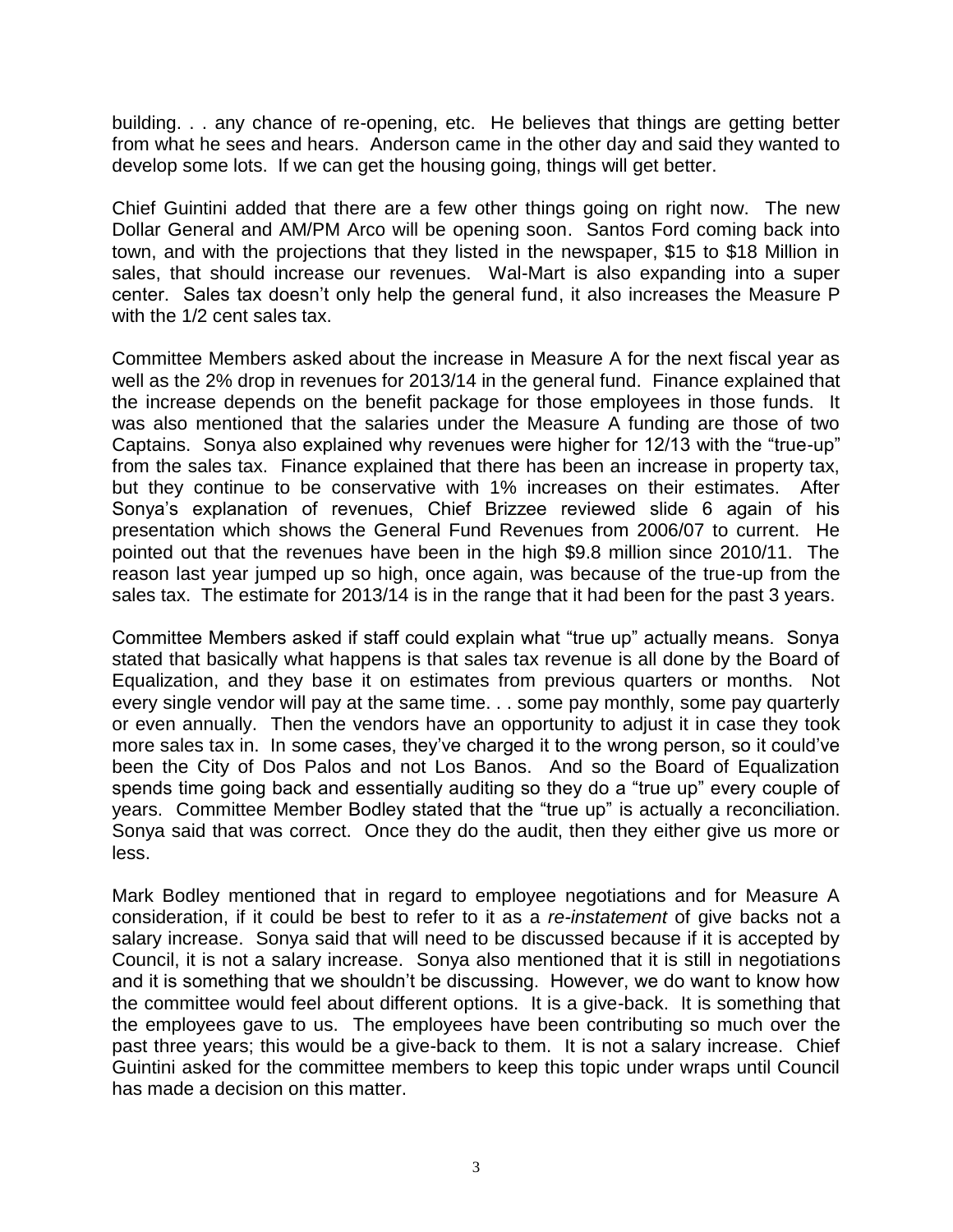City Manager Carrigan added that it wouldn't seem right if we didn't share this information with the Measure P Committee.

There was discussion regarding the Overtime budget. Staff addressed concerns and explained how overtime fluctuates and it depends on the circumstances that come up (i.e. job injuries, strike teams, etc).

Chief Marrison explained to the committee that the interesting note about Overtime when it comes to Strike Team Assignments is that the City re-coops that cost from Cal-EMA through a contract that we have with the State of California. Initially, the City takes the hit for the Overtime, but a few months later the State reimburses us for the cost of our involvement. So that will come to the general fund in the form of revenue. Giesel inquired if that only covered the cost of the actual employees that go on the strike team not the employees who get OT for backfilling. Chief Marrison stated that it does cover the cost for the employees who backfill. Chief Guintini explained the way the system is set up; typically we are able to cover for the backfill people. Chief Marrison added that we come out a little bit ahead every year on strike team assignments.

## *Agenda Item III*

Chief Guintini advised the committee that before we ask for any type of a vote on the expenditures for Measure P/A for the 2013/14 Budget year, he wanted to hand out a letter from Committee Member Diana Ingram who was not able to be at the meeting but was in agreement with the quarterly reports and the proposed expenditures.

Sonya Williams also handed out a breakdown of what Finance will be presenting to the Council for Measure P for Police and Fire.

After reviewing the handouts, it was moved by Mark Bodley, and seconded by Gerry Giesel to approve the expenditures for Measure P/Measure A 2013-14 Budget Year. Motion carried unanimously.

## *Agenda Item IV*

Chief Guintini advised that in looking at the presentation tonight, you can see that we are not out of the woods yet as far as funding for public safety. We are proposing going back to the voters in November to ask for an extension of Measure A for up to 7 years. The City has hired Lew Edwards to begin their surveys. The survey was done this past week; we don't know the results yet. We will be meeting with the Lew Edwards Group on May  $24<sup>th</sup>$  to discuss the issue. Survey is very similar to that of when they did the survey for Measure P. Lew Edwards asked positive and negative questions to get the feel of the community. If any committee members would like to know the results of the survey, we would be happy to provide you with that information.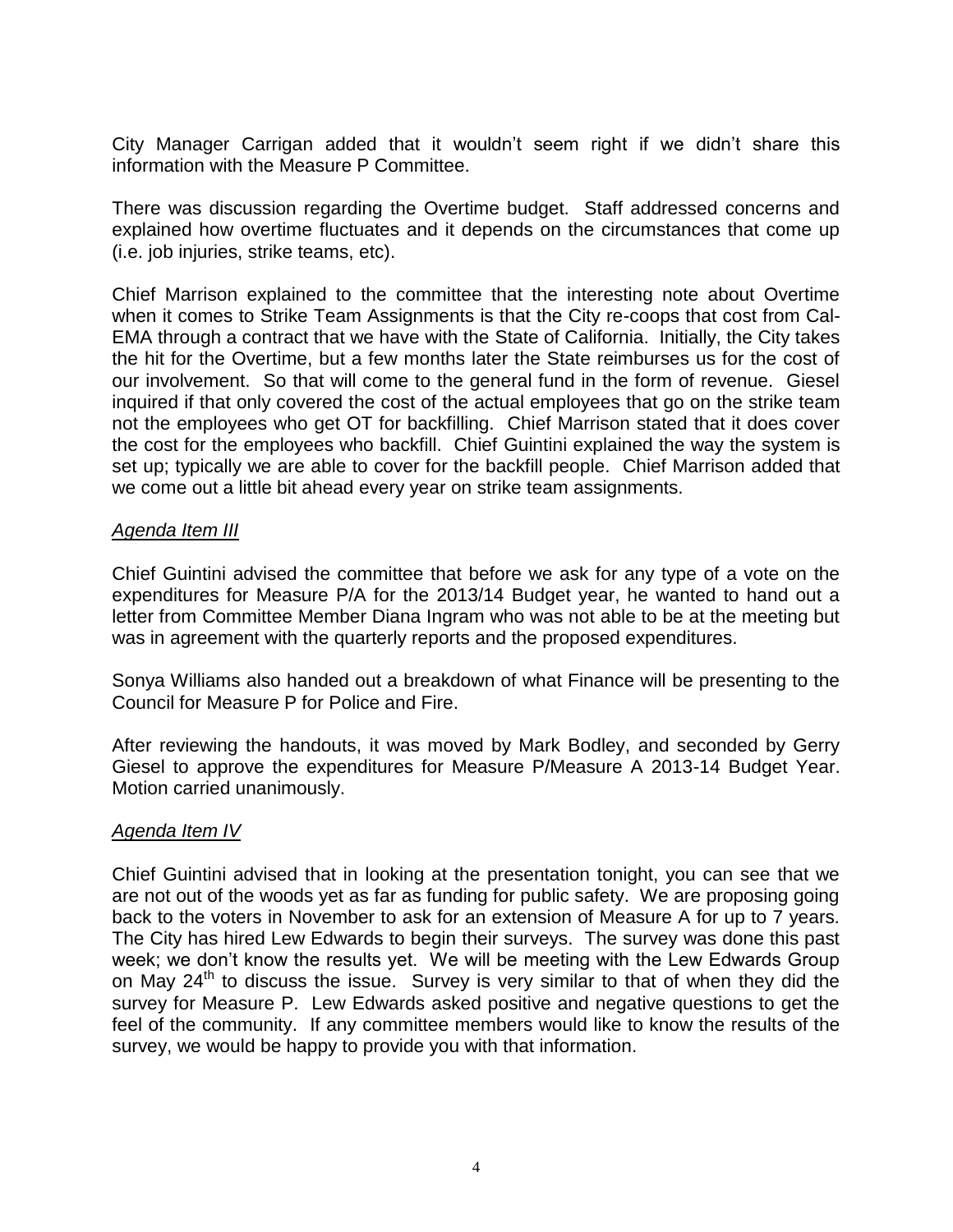There was discussion regarding the people who were surveyed, and whether it was only people with landlines. Chief Guintini advised that they contacted cell phone numbers as well for this survey.

Chief Marrison added that they surveyed 400 people that always vote. They did their research and the people they surveyed are the most likely to get out and vote. Chief Guintini said that the other key thing that we have done the last two times is that we propose the measure on an off year election which allows us to reach the key voters.

Staffs mentioned that if you have any friends or know anyone who has taken the survey, please thank them from all of us. The survey is a very detailed one and takes between 18-22 minutes. Chief Guintini also stated that one of the questions in the survey asked about the 5 or 7 year window, so we will see what the public would support.

Chief Brizzee did comment that this campaign is a little different from the last campaign. Last time we were trying to get Measure A passed in order to avoid layoffs of public safety personnel. This time, we are not in those same circumstances; we are climbing out and getting close to recovery. Some of the issues we might see with this campaign compared to the last; we are actually in a better spot than we've ever been. We're in such a good spot that all of that money that the employees have invested in the City for the last  $3 - 3\frac{1}{2}$  years we are finally at the point where we can start to give it back. Staff wonders how this timing wise fits in with asking for an extension of Measure A. Is this going to sour the taste of some of the voters out there? We would like to know what you (committee members) think? Chief Brizzee also mentioned the fact that we are looking at buying police cars and fire trucks out of capital improvement funds that we can't use for personnel. Staff wonders how that is going to look as well to the public.

Committee members were all in agreement with a "give-back" to the employees, and that it needs to be stressed that it is a "give-back", not an increase in salary, and that the employees' salaries have been frozen for 3 years. Committee Member Giesel stated that the other point that should be stressed is that once funds start climbing back up, the City will be moving personnel from the Measure P Facilities Fund back to the General Fund. . . Have some kind of an exit strategy so that the when monies increase, they can go back into the original context for facilities and will be monitored by the oversight committee and staff.

Committee Member Nguyen would like to know how we plan to move forward. As far as the money goes, we've been taking advantage of this facility fund, and we've been burning through it. In about a year and half, when Measure A sunsets, there is not going to be that much left in there. Over the long term basis, even if we extend the Measure, the Police side will be able to fund  $2 - 3$  officers, and the Fire side won't have any funds left to support. The Captains will have to be moved out of Measure A because there is no money left. Even if this is extended, how are we going to play this out?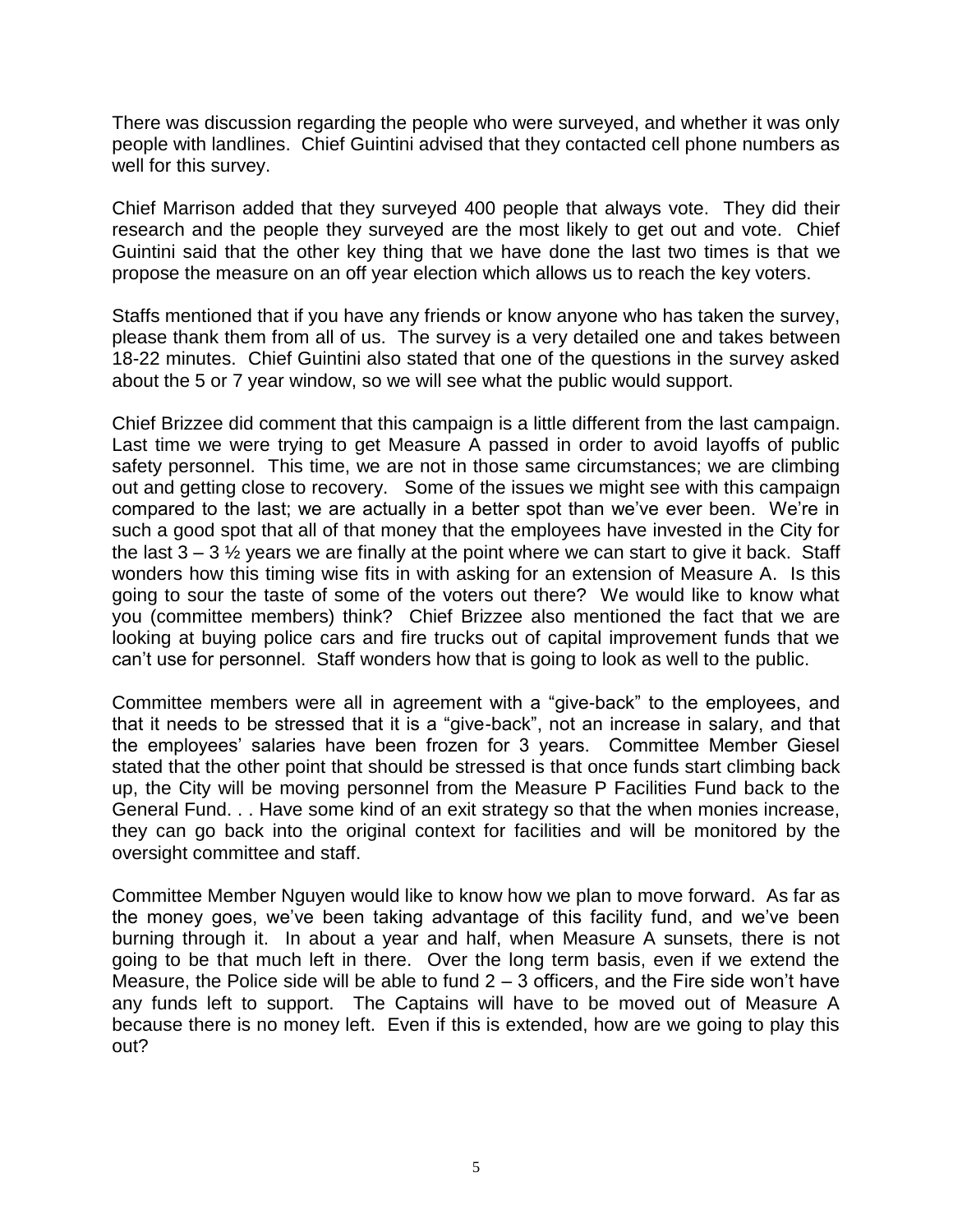Staff indicated if need be, we'll be able to use what we need from the Measure A Fund and the others will have to be covered by the General Fund for the remaining salaries.

Committee Members asked about new revenue sources. Finance explained the Lighting and Landscaping Districts for instance. The City has a large area in town that isn't in an LLD, and maintenance on those parks and neighborhoods are paid out of the General Fund, and that's costing the General Fund in excess of \$500,000.

There was some discussion about other communities in the state (Bay Area) which may also be feeling a little optimistic about their finances; however, as Chief Marrison pointed out, some surrounding communities didn't take the approach that our Finance Dept. did in 2010 with the employee give-backs and since then have been facing financial difficulties and lay-offs.

Carrigan stated that in talking with a lot of his contacts throughout the state, there are a lot of cities that didn't jump on this issue as quick as the City of Los Banos, and are still feeling the difficulties. He commended our Finance Dept. for making the hard decisions early on; hopefully we have already hit the bottom and are moving upward.

Chief Guintini did state that Anderson Homes submitted new Master Plans today. They are going to be starting new construction again.

Chief Guintini reminded everyone to keep the topic of the "give-backs" should be kept confidential until City Council has made a decision on this matter.

### *Agenda Item V*

Chief Guintini advised that there are two City Council Budget Workshops set in May: May 21<sup>st</sup> and 28<sup>th</sup> both at 5 p.m. in the Council Chambers.

### *Agenda Item VI*

Committee Member Reports: No committee members had reports.

### *Agenda Item VII*

Chief Guintini reported that the Fire Department is moving along. The Fire Department has two fire engines budgeted in the 2013/14 budget year. The cost will be covered from impact fees that were collected years ago, and we now have to spend that money or give it back to the developers. On another note, we will have to explain to the public about the fire engines we are purchasing are funded by impact fees which were paid by developers. Police will also have to explain about the impact fees for their police cars.

Fire Department has been pretty busy with the hot weather we've had. We just had a crew return from a strike team down in Southern California at the Springs Fire